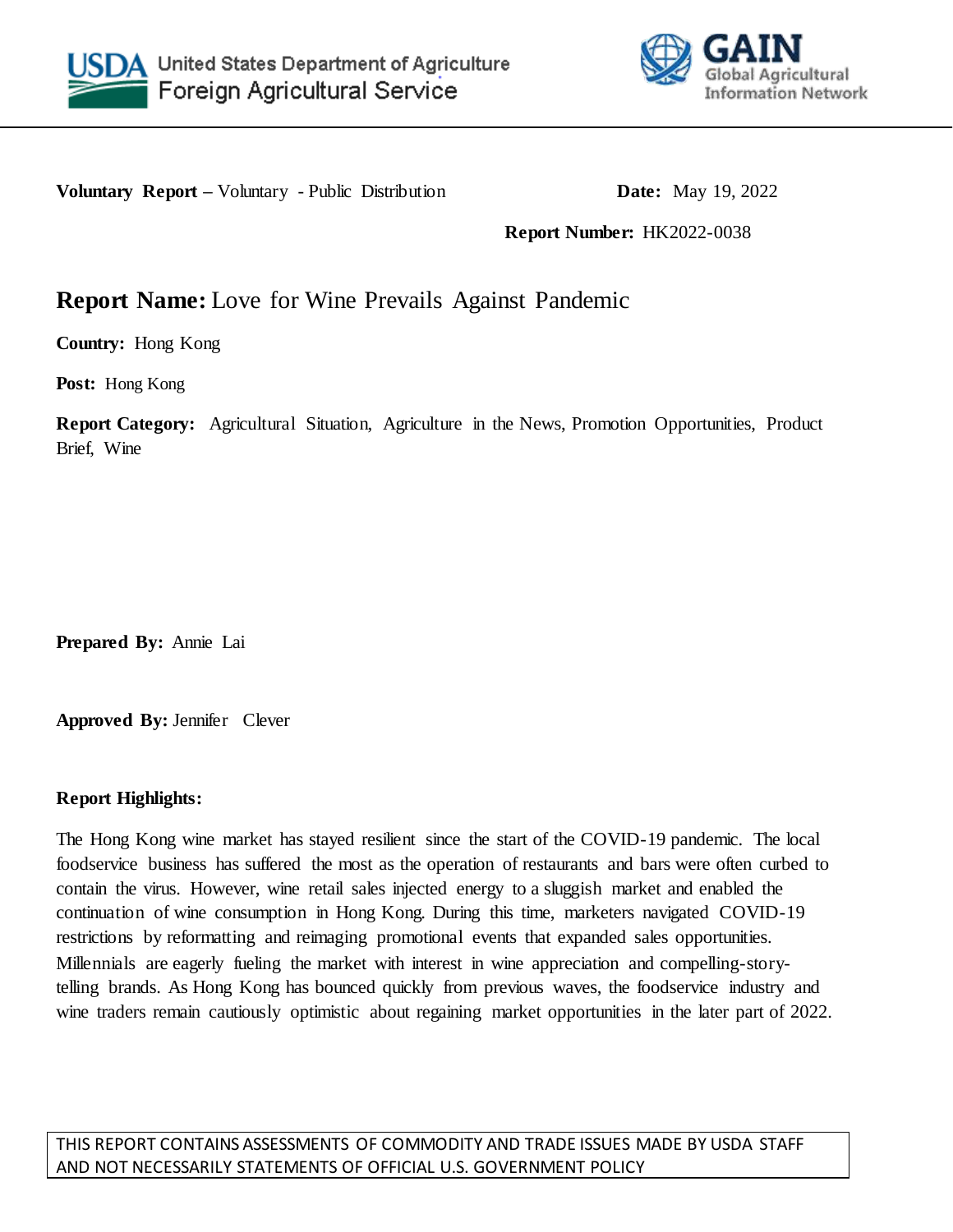Despite the unprecedented challenges of the COVID-19 pandemic, Hong Kong remains a dynamic wine market. From 2020-2021, Hong Kong was the fourth largest export destination for U.S. wine (by value)<sup>1</sup>. In 2021, Hong Kong global imports of wine rebounded 41 percent from 2020 to \$1.4 billion. Over the past two years, the wine trade community has displayed a high level of resilience as tremendous efforts have been devoted to adapt to market changes quickly and effectively. Even now as the fifth and deadliest wave of the pandemic is winding down, traders are diligently preparing themselves for any forthcoming COVID-19 developments and formulating long-term strategies to navigate a market that remains just as competitive as pre-pandemic times.



*Source: Hong Kong Census and Trade by Trade Data Monitor*

## **On-Premise Sales Performance Tightly Interlocked with COVID-19 Control Restrictions**

The Hong Kong on-premise wine market has been severely impacted by the government's COVID-19 control policies. Prior to the pandemic, on-premises wine sales contributed to around 70 percent of total value sales<sup>2</sup>. Hong Kong boasts a vibrant foodservice sector, ranging from fast casual eateries to finedining establishments and with new restaurants opening all the time. There are over 16,000 foodservice outlets in Hong Kong in 2021<sup>3</sup>, the number has been steadily on the rise except during 2019-2020 period. Presently, around 8,000 of these have obtained liquor licenses to serve alcoholic beverages on premises<sup>4</sup>. To contain the spread of COVID-19, the government has periodically imposed social distancing measures such as banning evening dine-in services, limiting the number of people per table to two, restricting restaurants seating to not over 50 percent of their full capacities, limiting banquet sizes to under 20 people, and suspending operations of bars and pubs. As a result, on-premise-focused businesses suffered and contracted the overall wine market. According to Euromonitor International,

 $\overline{a}$ 

<sup>1</sup> Data Source: Wine under Processed Food, U.S. Census Bureau Trade Data.

<sup>&</sup>lt;sup>2</sup> "Wine in Hong Kong, China," May 2021, Euromonitor International.

<sup>&</sup>lt;sup>3</sup> "Consumer Foodservice in Hong Kong, China," Euromonitor International, March 2022.

<sup>4</sup> List of Licensed Liquor Premises Detail, accessed on April 28, 2022, Liquor Licensing Board, Food and Environment Hygiene Department, HKSAR, https://www.fehd.gov.hk/english/LLB\_web/premis.html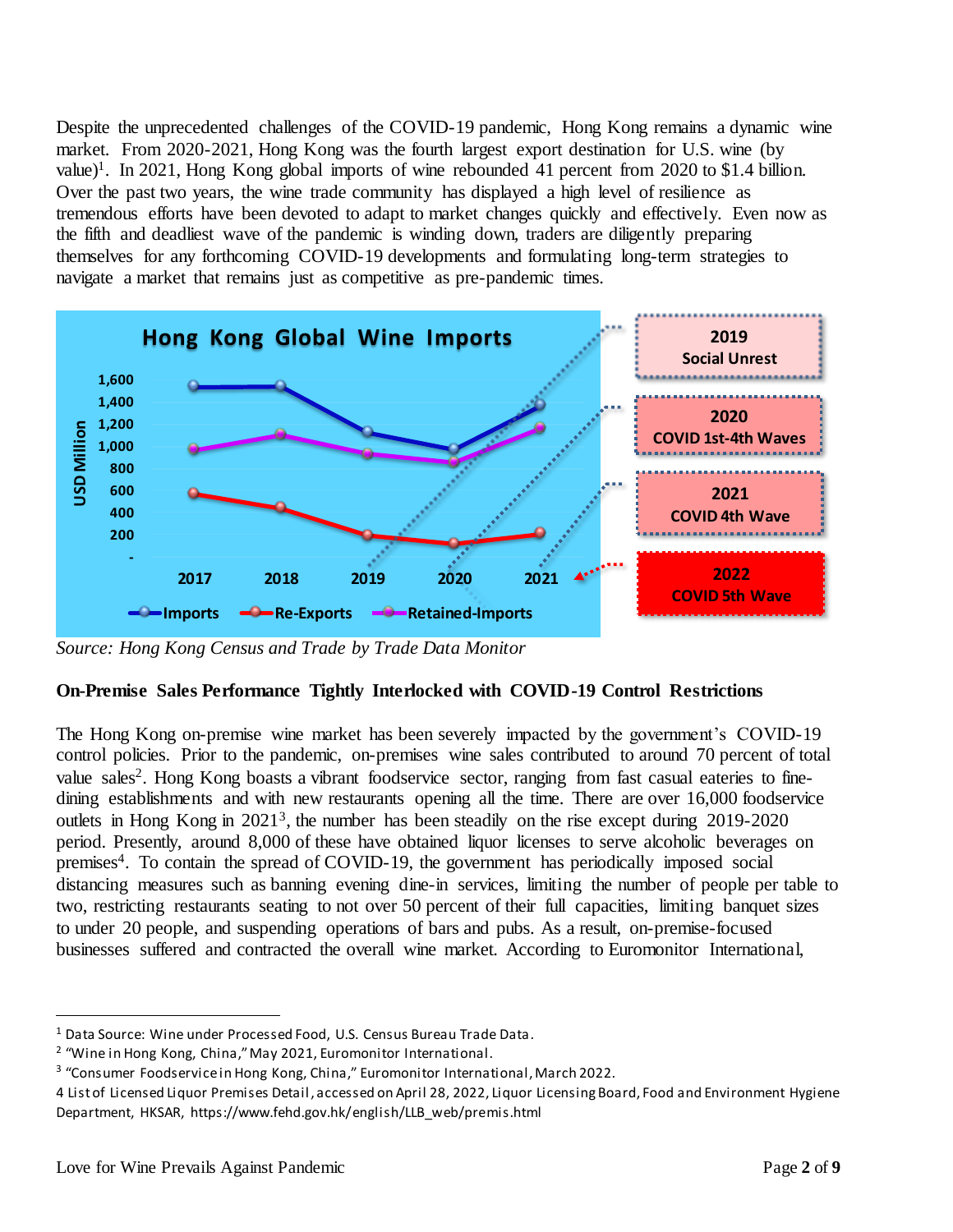Hong Kong's wine market size<sup>5</sup> shrank 31.8 percent from \$1.3 billion in 2019 to \$916.1 million in 2020, on-premise sales plunged 47.7 percent.

During the first two months of 2021, as the fourth pandemic wave dwindled and the government relaxed many of the social distancing regulations, foodservice sales picked up, especially in the second half of the year. Wine traders also reported satisfactory sales results in that time frame. Many couples hosted their long-waited wedding banquets with celebrations up to 240 people. In November 2021, a wedding planner told a news outlet that the number of wedding banquets businesses surged, and she was already receiving over 100 inquiries for weddings in next year<sup>6</sup>. Chinese restaurants, buffets, high-end dining, also recovered in late 2021. Restaurant receipts in the fourth quarter of 2021 increased 29 percent compared to the same period in 2020, recovering over 95 percent of fourth quarter receipts in 2019 and 80 percent from receipts in the fourth quarter of 2018. Despite strong evidence of the sector's on-track recovery, some importers observed that the price points for foodservices lowered possibly due to uncertainties in the evolution of the pandemic and impact on the economy. Longer time is needed to identify the long-term impacts of COVID-19 on prices and purchase decisions.

During COVID-19, traders who mainly focused on the foodservice business had to develop new sales channels and re-establish trade contacts. While many of them managed to alleviate partial sales by spreading their footprint to retail shops, online platforms and popup shops, these changes did not take place overnight. However, their efforts in diversifying channels will improve their position to face ongoing uncertainties.

### **Retail Becomes a Lifeline as Overall Wine Sales Struggled**

The retail market was not free from challenges and not all customers unable to enjoy a drink at a restaurant or bar spent the same amount of money purchasing wine at the supermarket. However, it is fair to state that those traders who specialized and geared up for retail and online sales were less negatively impacted by COVID-19, especially during the first four pandemic waves during 2020-2021. In 2020, the size of the Hong Kong's off-premise wine market grew 7.1 percent to \$418.3 million compared to 2019, and is expected to grow 9.8 percent in 2021<sup>7</sup> . While the economy shrank 6.5 percent in 2020<sup>8</sup> , many wine drinkers worked in professions less affected by the COVID-19-induced unemployment. Those consumers who were already accustomed to drinking at home and those who enjoyed quality drinking in restaurants and bars turned to retail to enhance their household consumption experience.

Although affluent consumers continue spending on wine, some traders reported that consumers in general were inclined to buy lower-priced wines during COVID-19. This is believed to be out of caution due to the uncertainties in the economy, the absence of high-spending tourists, and newer

 $\overline{a}$ 

<sup>5</sup> Wine market size defined as retail sales values; by year-on-year exchange rate; current prices; data provided by Euromonitor International.

<sup>6</sup> "逐步解禁擺酒升溫--拖近兩年終可結婚," *Oriental Daily*, November 15, 2021, https://orientaldaily.on.cc/content/要聞 港聞/odn-20211115-1115\_00176\_021/逐步解禁擺酒升溫--拖近兩年終可結婚.

 $7$  Wine market size defined as retail sales values, by year-on-year exchange rate; current prices; data provided by Euromonitor International as of this report.

<sup>8</sup> Calculated by 2020 and 2019 values of GDP chained (2019) dollars; data source from Hong Kong Census and Statistics Department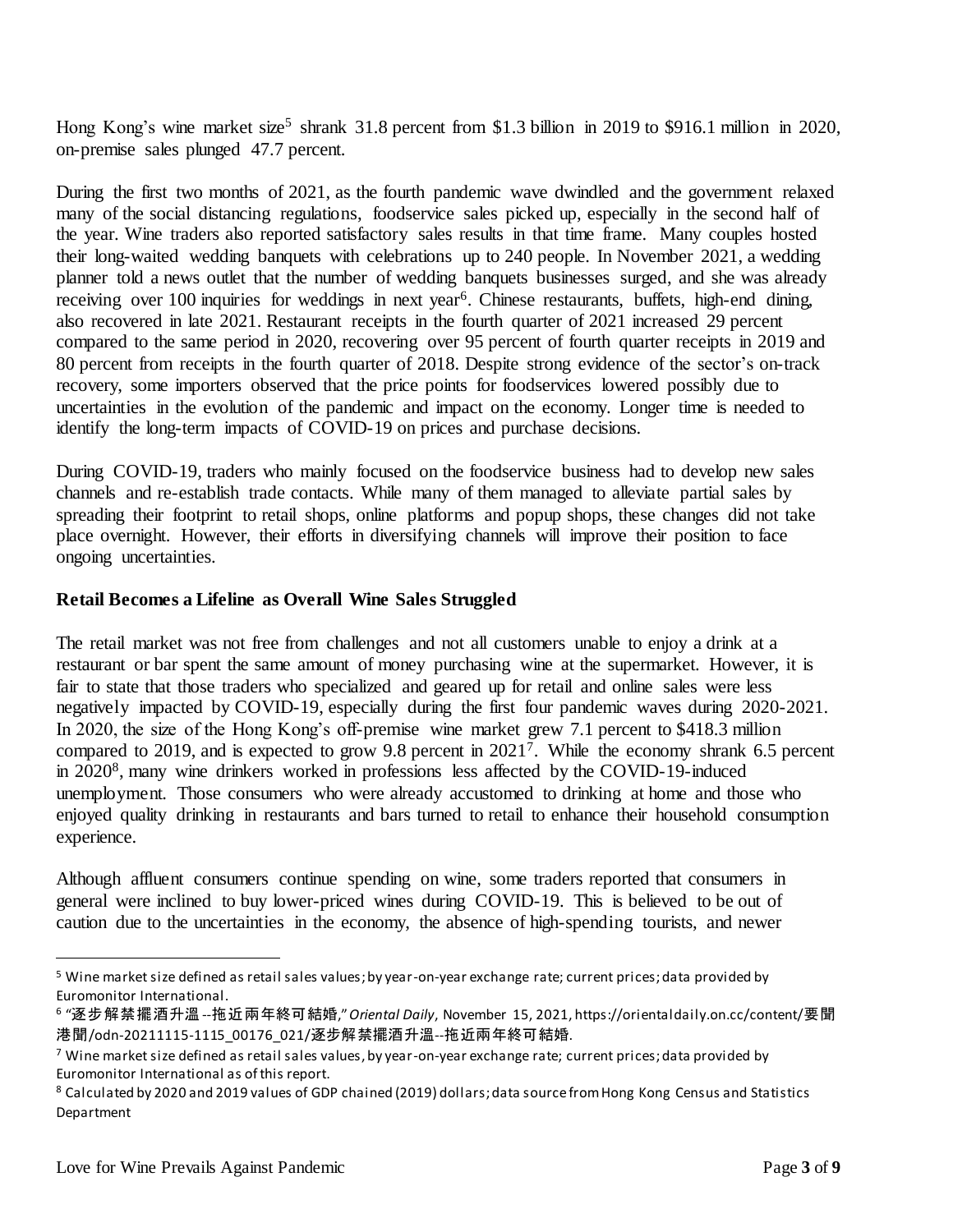drinkers joining the market as entry level wines have performed well. Wine's retailing between \$12.8 – \$25.6 are the best received wines among all price ranges. Traders' observations are comparable with Euromonitor's report<sup>9</sup> on sales by price segment indicating that around 40 percent of red wines and 47 percent of white wines retailed between \$17.3 to \$25.6 in 2020.

Beneath the COVID-19 turbulence, growing appreciation for wine has been fueling steady wine consumption. According to *Wine Intelligence*, consumer data suggest 68 percent of millennial semiannual wine drinkers in Hong Kong agree "it's often worth spending more to get a better wine." While these drinkers do not tend to increase their consumption rate, they look to spend more for higher quality<sup>10</sup>. Industry insiders agree that wine appreciation is increasing in popularity within the younger generations and drinkers have an appetite to improve their knowledge of wine.

While wine appreciation prevails and benefits retail sales, wine consumption in Hong Kong is tied-in with social sentiment. The retail sector expands or contracts along with foodservice when encountering significant social impacts. In the second half of 2021, when pandemic conditions were much less severe and authorities relaxed many of the social distancing regulations, wine retail business recovered alongside foodservice. During the first quarter of 2022, when the fifth wave of the pandemic hit Hong Kong, citizens flocked to retail outlets to stock up on rice, canned food, toilet papers and necessities in fear of a citywide lockdown. The government restricted at home family gatherings to no-more-thantwo-families. During these difficult times, the city was simply not in a mood to drink. Bojan Radulovic, Deputy General Manager a major wine company, Links Concept, said to *Vino Joy News*, "the fourth wave left off-trade market still strong, but this time [during the fifth wave] people are very afraid, and even off-trade market is facing difficulties.<sup>11</sup>" His comment is in line with the situation traders have experienced and described to the ATO. Correspondingly, wine imports to Hong Kong in the first three months of 2022 dropped 27.2 percent as compared to the same period in  $2021^{12}$ .

Although the rise of consumer appreciation for wine at home alleviated some of the losses in sales in foodservice, the full recovery of the Hong Kong wine market depends on improved COVID-19 conditions that lead to the resumption of economic and daily activities, the re-opening of border that brings back tourists, and quarantine-free travels and relaxed regulations that bring back expats and residents who departed the city. As of this report, there is cautious optimism that as the fifth wave weakens, the government will continue to gradually relax COVID-19 regulations.

#### **Marketing Strategies and Implications**

 $\overline{a}$ 

As large-scale food and drink events were curbed during COVID-19 or became less popular with lingering mask wearing requirements, marketers are looking for alternatives to promote their wine products, as competition did not lessen. Online events increased in popularity in 2020; and in 2021, marketers developed more comprehensive offline engagement to complement the online experience. The

<sup>9</sup> "Wine in Hong Kong, China," Euromonitor International, May 2021.

<sup>10</sup> "How does Wine Consumer Behavior in Hong Kong Differ from that in China?", *Wine Intelligence*, October 2021, https://www.wineintelligence.com/how-does-wine-consumer-behaviour-in-hong-kong-differ-from-that-in-china/

<sup>&</sup>lt;sup>11</sup> "Hong Kong's Worst COVID Outbreak Sours Wine Market", *Vino Joy News*, March 14, 2022, https://vino-

joy.com/2022/03/14/hong-kongs-worst-covid-outbreak-sours-wine-market/

<sup>12</sup> Hong Kong Census and Trade by Trade Data Monitor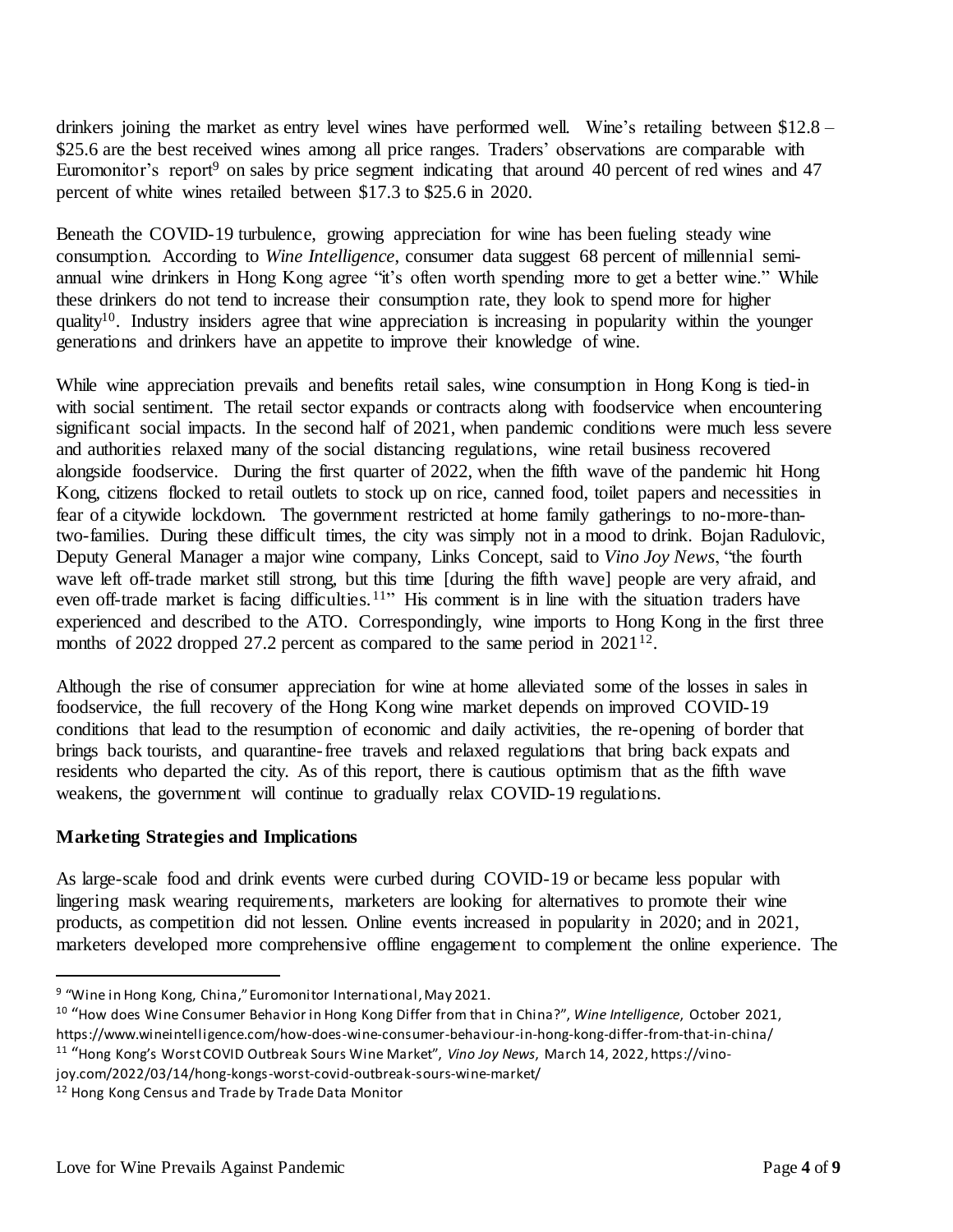Hong Kong Wine and Dine Festival, the signature annual outdoor gourmet and wine promotional event, turned to a virtual format in 2020 offering virtual wine classes and offline dining deals. The 2021 version featured a "City Wine Walk" encouraging consumers to buy a digital tasting pass to try wines and foods at bars and restaurants. There were also wine and spirits tasting sets available for purchase to accompany online tasting classes. Event organizers continue to juggle online and offline elements according to the local pandemic situation. Small group tastings and hotel staycation packages with available wine tasting options were also easily found in the city.

Apart from more online master classes and tasting events, live stream programs on social media platforms, staged by influencers or wine traders, continue to gain traction. In April 2022, Watson's Wine, a large specialist wine retailer in Hong Kong, celebrated the broadcast of their 100<sup>th</sup> episode of Watson's Hour, their live streaming program that began in 2020. The weekly series featured a range of wines from various countries such as France, Australia, United States, Italy, Spain, Argentina, and others. The program hosts share wine information and tasting notes in a casual and friendly ambience, and sometimes wineries will be invited to join virtually to talk about their offerings. The program established ties with the consumers and provides opportunities for wineries of different scales to reach Hong Kong audience.

Another effective initiative is the country- or region-themed marketing programs, in various scales, that enhance umbrella brandings and ultimately benefit individual businesses. The annual food and wine festival in Hong Kong, French GourMay, organized by a French national agency, featured French cuisines and wines every year in May including across various retail outlets and restaurants. Since 2019, the California Wine Institute in Hong Kong hosts annual California Wine Month highlighting California wines through a series of promotional events such as retail promotions, wine tasting, pop-up shops, and social media outreach. The New York Wine and New York Wine & Grape Foundation partners with a sommelier in Hong Kong to present New York wines to the local wine community. In addition, Japan organized the campaign "Seafood Loves Sake" that promotes Sake and food pairing and encourages more usages at restaurants and at home. These branding programs establish platforms to synergize efforts and generate expectations among the community. In addition, the ATO's Delicious USA campaign provided a platform to highlight U.S. wines in the foodservice sector.



*The California Wine Institute in Hong Kong hosted an [online concert](https://fb.watch/cVT0J597q5/) on July 8, 2021 featuring California wines alongside pop music as part of their Wine Month programs.*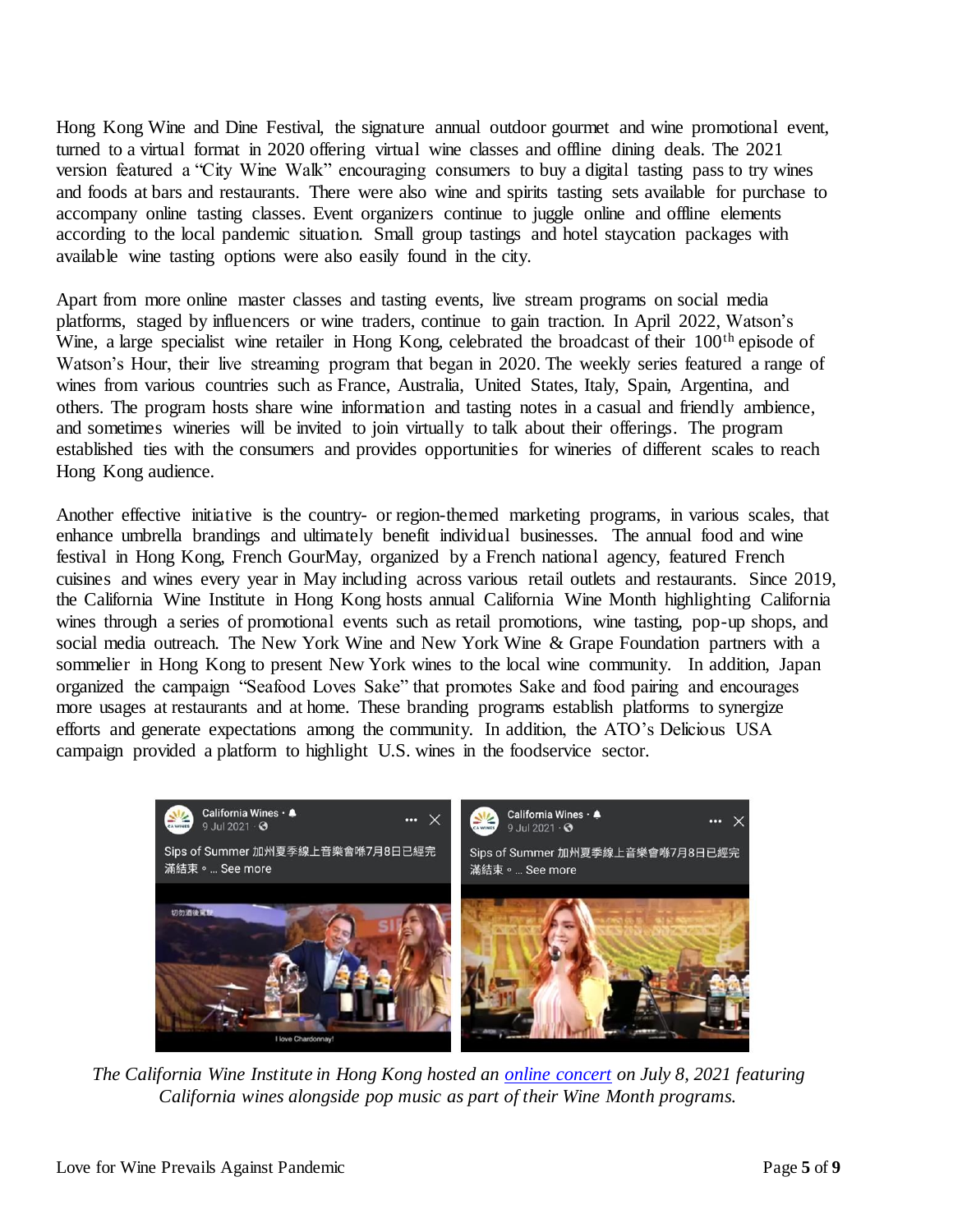Hong Kong remains an experience-based market, before and during COVID-19 and conceivably also after the pandemic. Growing wine appreciation and increased sophistication in wine knowledge are key drives for long term and sustainable growth in the Hong Kong wine consumption market. Traders who look for long term return will continue to invest in marketing programs that establish platforms for them to not only sell wines but to channel brand stories and knowledge to their target consumers.

### **Outlook and Prospects**

#### *Recovery*

The Hong Kong economy has a history of bouncing back quickly as the pandemic conditions improved during 2020 and 2021. Businesses are cautiously optimistic that there will be opportunities to make up the lost sales as the fifth wave seemed to be winding down in late April 2022. Consumers are eager to resume normal activities. After the government partially relaxed social distancing restrictions on April 21 including lifting the ban on dine-in services after 6pm, business at some shopping malls rose over 50 percent during the four-day Easter holiday, with visitors increasing 25 percent compared to March<sup>13</sup>. While some foodservice stakeholders urge for more and immediate relaxation of restrictions, this first round of easing policies has brought much needed relief to the foodservice industry. Some industry observers foresee it will take a while for restaurants to draw down their stocks of wine piled up in the fourth quarter of 2021. Nevertheless, the overall market sentiment is positive should the pandemic continue to wane.

### *Wine Trade with the United States*

Local traders are interested in high-quality wines from the United States and the market has an appetite for knowing U.S. wine stories and learning more. However, in recent years there has been a prevailing impression among traders that U.S. wineries are less keen to export than other wine producing countries in response to strong U.S. domestic consumption. The logistical shipping challenges triggered in part by the pandemic also posed a major obstacle to sourcing wines from the United States. Another issue is the time difference between Hong Kong and the Unites States which has hindered U.S. wine exporters from participating at live stream events, tastings, or virtual chats, that competing countries in Europe and Oceania can readily do. The returned normalcy after COVID-19 would better position U.S. exporters to tackle some of these challenges as international travel and supply chains are also expected to normalize.

#### *Newer Options Addressing Health and Wellness*

Millennial consumers, a strong driving force behind wine consumption, are characterized as being health conscious and increasingly concerned about social responsibility and sustainability. To this end, organic wines, biodynamic wines, vegan wines, wines in smaller-than-750ml bottles, are attracting the attention of these consumers. While there is no strong evidence of a clear emerging trend, these types of wines are described as potential items to grow in the foreseeable future.

 $\overline{a}$ 

<sup>13</sup> "Shopping malls saw over 50 percent rise in business during Easter holiday", April 18, 2022 , *The Standard,*  https://www.thestandard.com.hk/breaking-news/section/4/189267/Shopping-malls-saw-over-50-percent-rise-in-businessduring-Easter-holiday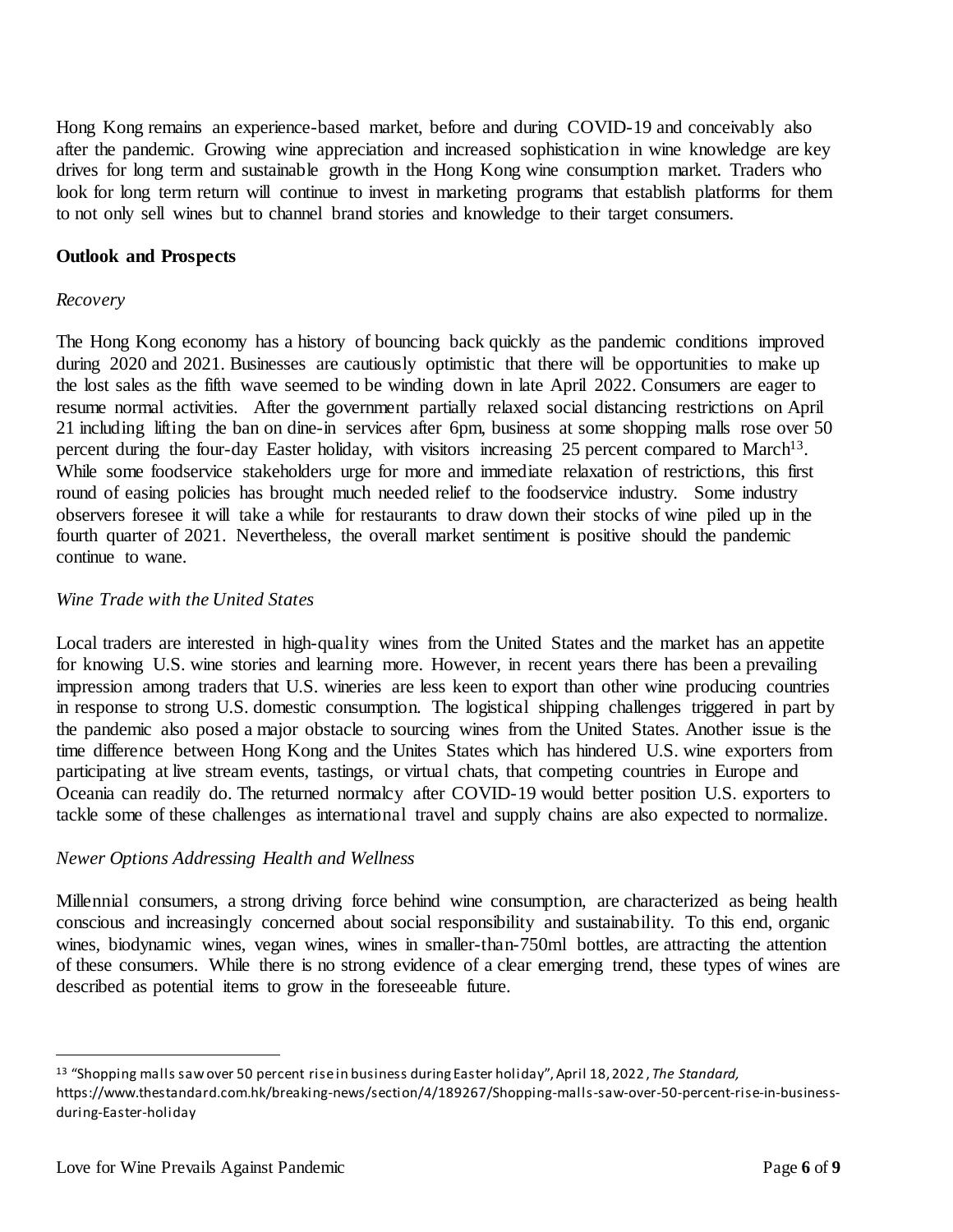## *Resumption of International Travel*

Wine traders generally managed to mitigate the lack of face-to-face interaction during COVID-19 and it has not terribly affected their purchasing decisions and liaison with suppliers. They have established strong relationships with suppliers in the past and most of them do not have issues connecting with partners virtually. While traders have adapted to a physical life contained in the city, field visits and inperson meetings are still important elements that may spark opportunities and insights in collaboration, product selections, trading details and marketing strategies.

### *Wine Auctions*

Hong Kong remains one of the world's top wine auction centers. Wine auctions in Hong Kong are expected to continue to attract buyers from the region. British auction house Sotheby's states in its Wine & Spirits Market Report 2021 that within Asia, Hong Kong leads the market<sup>14</sup>. Their three-day sales series in Hong Kong featuring five auctions in October 2021 resulted in a total of \$25 million in sales, making it the third highest total for Sotheby's Wine & Spirits Sales Series in Asia<sup>15</sup>.

### *Re-exports*

 $\overline{a}$ 

While there is an increased interest in direct sales to mainland China, Hong Kong still has a role to play as a re-export center. In 2021, 15 percent of wines imported to Hong Kong were re-exported compared to 12.1 percent in 2020, 28.4 percent in 2018, and 17.2 percent in 2019. One of the reasons for the fluctuation over the past two years is that the top two re-export destinations, China and Macau, were also affected by the pandemic. Businesses re-export through Hong Kong because of various advantages such as the flexibility in shipping quantities and the ease of working with Hong Kong importers. Apart from re-exporting, many Hong Kong importers have strong connections with sales channels in the mainland China. Some exporters choose to work with Hong Kong importers to tap into the mainland China market.

## **Hong Kong Market Composition – Suppliers, Types, and Channels**

The Hong Kong government abolished wine tariffs in 2008, enabling Hong Kong to grow robustly as a wine city. As entering the market is by and large hassle-free, competition is stiff. Over 60 percent of wines coming in Hong Kong, by value, are from France. French wines are the most recognized wines in the market and have enjoyed a great reputation due to its long-established marketing efforts in countrythemed promotions and individual brands promotions. Some buyers grew more risk-adverse during COVID-19 and opted for French wines as the most reliable choice as other country suppliers grappled with shipping logistics (see related [GAIN report\)](https://apps.fas.usda.gov/newgainapi/api/Report/DownloadReportByFileName?fileName=Flight%20Suspensions%20Add%20to%20US%20Agricultural%20Shipping%20Woes_Hong%20Kong_Hong%20Kong_01-14-2022). The second largest supplier is Australia. In 2021, Hong Kong's imports of Australian wine rose almost 130 percent by value. China's imposition of high tariffs on Australian wines since last year, encouraged Australian wines promotions in Hong Kong as Australian exporters looked for alternate markets in the region.

<sup>14</sup> "Asia's Dominance in Sotheby's Auctions Wanes", *Vino Joy News*, April 21, 2022, https://vino-joy.com/2022/04/21/asiasdominance-in-sothebys-auctions-wanes/

<sup>&</sup>lt;sup>15</sup> "Sotheby's Wine in Asia Reports Record-Breaking Year," *Vino Joy News*, October 13, 2021, https://vinojoy.com/2021/10/13/sothebys-wine-in-asia-reports-record-breaking-year/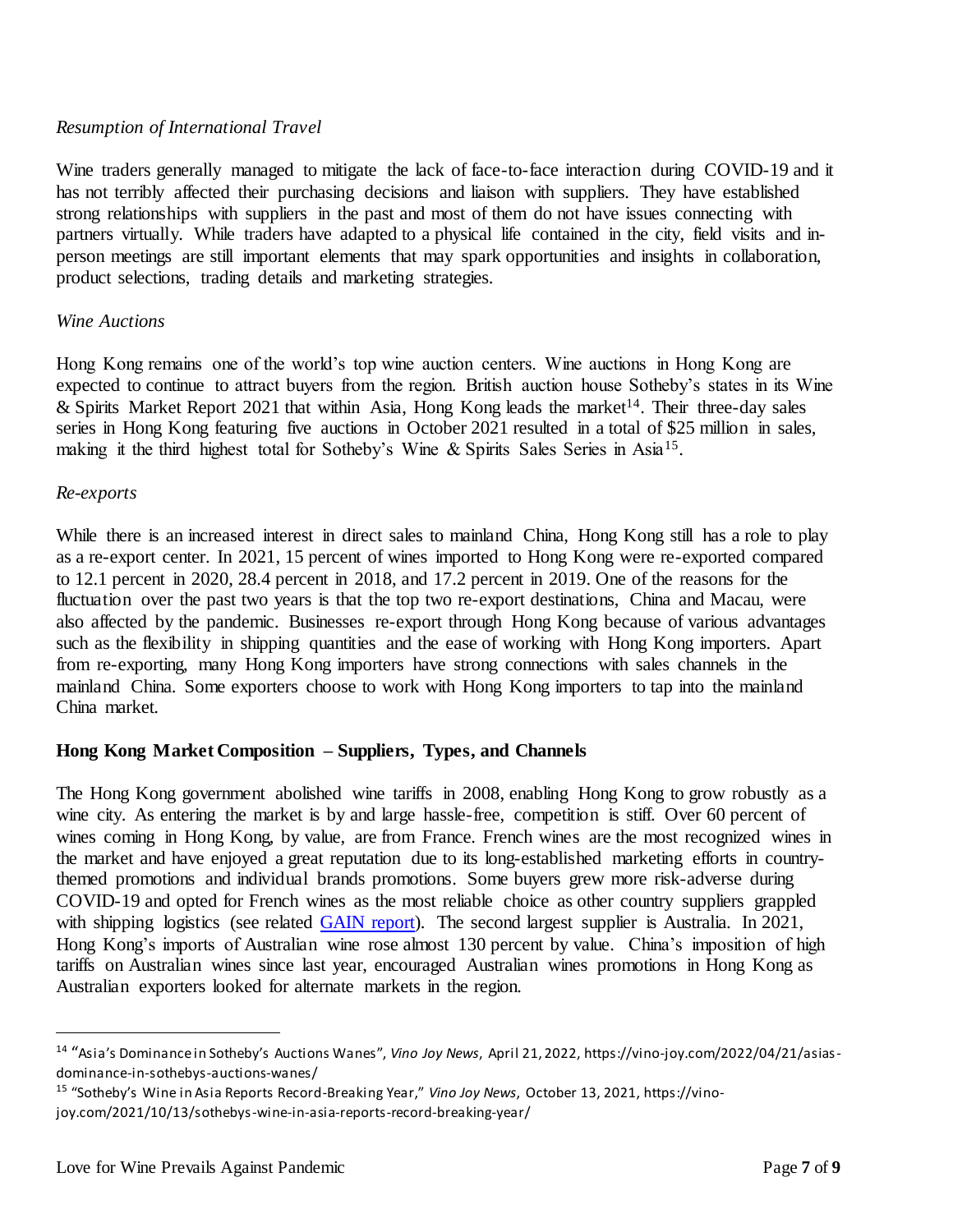

*Source: Import values by year from Trade Data Monitor using Hong Kong Census and Trade*

The Hong Kong market is dominated by still red wines. Over 85 percent of wines imported to Hong Kong, by value, are red wines in bottles under two liters<sup>16</sup>. Examples of popular red and white varietals are cabernet sauvignon, pinot noir, merlot, shiraz, chardonnay, and sauvignon blanc. According to the Census and Statistics Department, in 2019, there were 820 establishments engaging in the import for wholesale of alcoholic drinks and 460 specialized stores retailing alcoholic beverages<sup>17</sup>. In recent years, especially under the impact of COVID-19, more shops are offering online sales and delivery services in Hong Kong. Some of the supermarkets that offer online wines and some online wine retailers are listed below. Their portfolios provide insights on products that are popular in the market.

## *Online Supermarkets that Offer Alcoholic Beverage Options*

[City'super](https://online.citysuper.com.hk/collections/wine-and-sake) **[HKTV Mall](https://www.hktvmall.com/hktv/en/supermarket)** [ParknShop](https://www.parknshop.com/)

 $\overline{a}$ 

*Online Wine Retailers*

[Jebsen Wines & Spirits](https://www.jebsenwinesandspirits.com/) [Kerry Wines](https://www.kerrywines.com/) [ORD Fine Wines Group](https://www.onereddot.com/en/) [Ponti Wine Cellars](https://www.pontiwinecellars.com.hk/) [Watson's Wine](https://www.watsonswine.com/)

<sup>16</sup> Hong Kong Census and Trade by Trade Data Monitor

<sup>17</sup> "Wine Industry in Hong Kong," May 3, 2021, *HKTDC Research,* https://research.hktdc.com/en/article/MzEzOTc5OTQ3